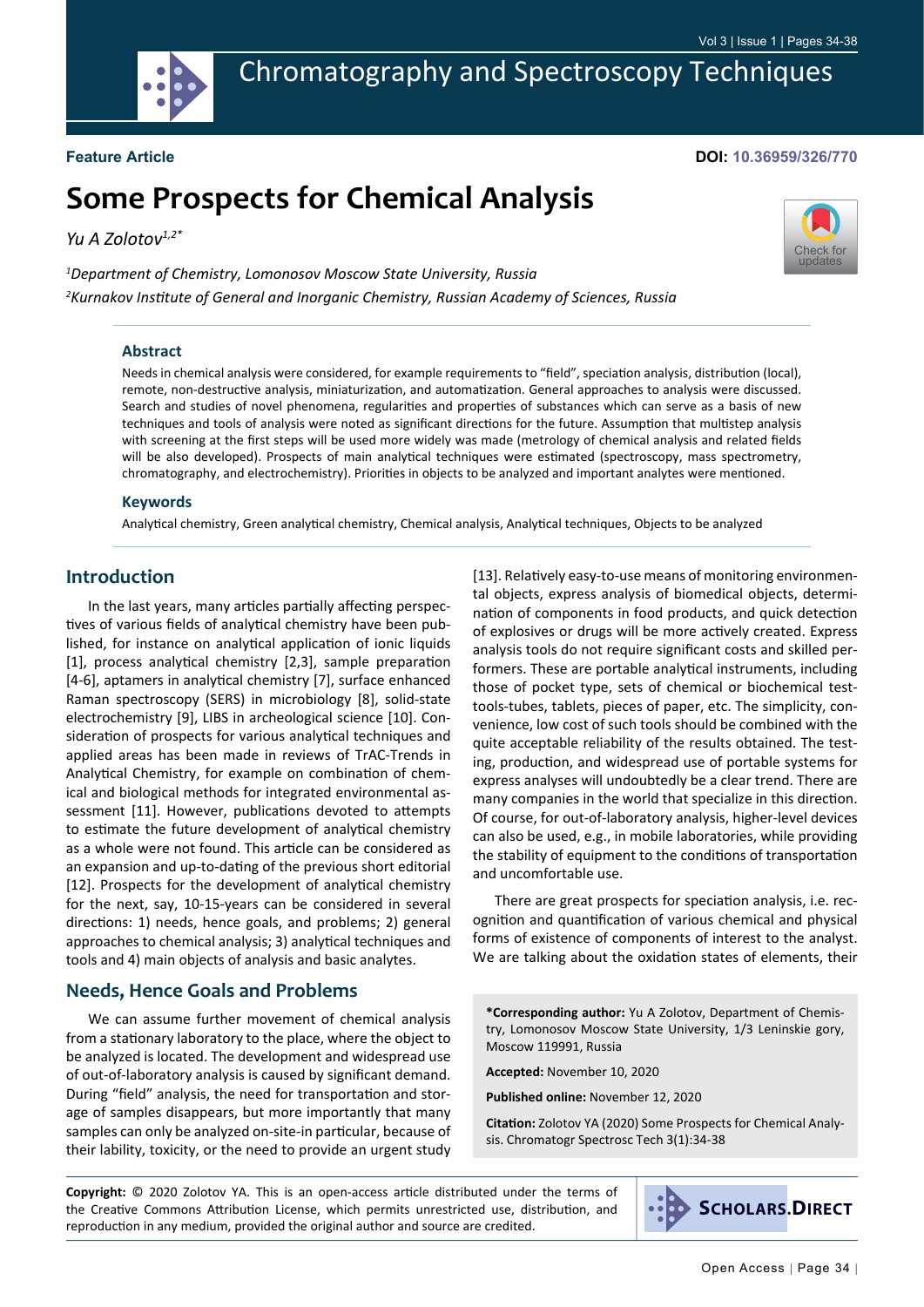various chemical compounds; about dissolved, colloidal, or sorbed forms, etc. While work is being done mainly with various forms of a relatively small number of elements-arsenic, tin, chromium, and others, with emphasis on oxidation states, the forms of which differ in toxicity, partly on the types of ions and complex compounds of elements [14]. Undoubtedly, the need for such research will only grow.

One can expect the development of direct analysis, i.e. non-destructive and without separation, primarily in the way of using physical phenomena. The concept of "non-destructive" naturally refers to solids, we now have examples of the direct determination of many components, almost exclusively elements; this is achieved by several, primarily spectroscopic, methods [15]. However, one must move forward; one of the tasks is to determine without destruction the state of oxidation of elements in solids; nowadays, the electron spin resonance method makes it possible to do something, some other methods, but this is not enough. We should hope that thought will work in this direction. Analysis without separation of components relates to liquid and gaseous objects. Some gas mixtures can already now be relatively easily analyzed without separation into components, e.g., by diode laser spectroscopy in the infrared range, however the general goal is such analysis relating to solutions, moreover, for components of a very different nature.

The tools of local analysis of solid objects require further development. Such an analysis is needed for material scientists, geochemists, forensic scientists, and many other specialists. This refers to point analysis, surface scanning [16] and evaluation of the distribution of components in depth. Many achievements of related sciences and various technical solutions are successfully used here. X-ray microanalysis, X-ray electron spectrometry (ESCA), Auger spectrometry, and variants of elemental mass spectrometry make it possible to solve many current problems, not always, however, with good accuracy. We have to look for new approaches, in particular to layer-by-layer analysis. Laser sampling is likely to play a role, including in laser-induced emission spectrometry.

Over time, remote analysis is likely to be used more often. Now these are variants of controlling processes with toxic and radioactive substances; analysis of environmental objects, especially air, using automatically operating stations, individual instruments and sensors, impressive analytical determinations in outer space and other. Various laser techniques are used for the purpose? For example laser indused breakdown spectrometry (LIBS) [17]. The number of remote analyses will grow with the spread of this methodology to new objects, to solve a wider range of tasks. To do this, original approaches, non-standard methods are needed, in particular, it is possible to use more actively the capabilities of fiber optics for transmitting laser radiation.

Among the "internal" trends in analytical chemistry, stimulated also by practical considerations, is the miniaturization of analysis [18-22]. It includes the development of small-sized instruments and devices and reduction in the mass and volume of analyzed samples. In some cases, miniaturization acts as an indispensable condition for solving the analytical

problem. In addition, miniaturization, as one knows, is the way to save work space, energy, reagents, and valuable analyzed material. An example of miniaturization can be the wide use of micro-solid-phase extraction as a sample preparation method in chromatographic analysis [23]. As far as analytical instruments are concerned, a reduction in their size without a significant degradation of characteristics can be achieved for very many types of instruments, even for mass-spectrometers [24] or ESR-spectrometers. As an example, we can mention the gas microchromatographs. It is clear that this trend will continue in the future.

A separate topic is about the bright future of chemical sensors and their systems. However, the lack of a generally accepted definition of chemical sensors does not make it possible to draw a clear picture here. But it is clear that, say, gas sensors, including ay about semiconductor ones, solve important tasks of industrial control.

We need in the further automation of mass (routine) chemical analysis, especially on the basis of computerization. The two components of this process are automation of measuring instruments and automation of sample preparation systems. Automation will provide an increase in laboratory productivity, objectification of results, and saving labor costs. Automatization of laboratory wet analysis was successfully realized using flow injection analysis and related techniques. As to industrial analysis and control, different gas analyzers, industrial chromatographs and other instruments help to solve many tasks of automatization of the control [25].

The problem of identification of objects is solved by many methods, analytical ones are not the only ones, but they occupy an important place. There are many tasks here and many, as it seems, opportunities still unknown to anyone, e.g., on the way of using generalized indicators (sum parameters), chemometric methods of pattern recognition, and other approaches that make it possible not to perform component analysis. Technical and methodological solutions such as electronic nose or electronic tongue will help, again using chemometric methods.

One of the emerging and future directions in the development of analytical chemistry is its "greening". Green analytical chemistry is part of the green chemistry, moreover, already solidly formed. There are several books in the titles of which there is green analytical chemistry [26-28], the number of reviews and propaganda articles, not to mention the original works, is very large. There is no doubt that the struggle with the use of toxic solvents, with large volumes of harmful wastes, etc. will continue. In the publication by Polish analysts [29], twelve principles of green analytical chemistry, the implementation of which should be provided if possible, were formulated.

# **Some General Approaches to Chemical Analysis**

How the analytical chemistry will answer to these requirements? As before, a significant place will have to be occupied by the search and study of new phenomena, regularities, and properties of substances that can form the basis of fun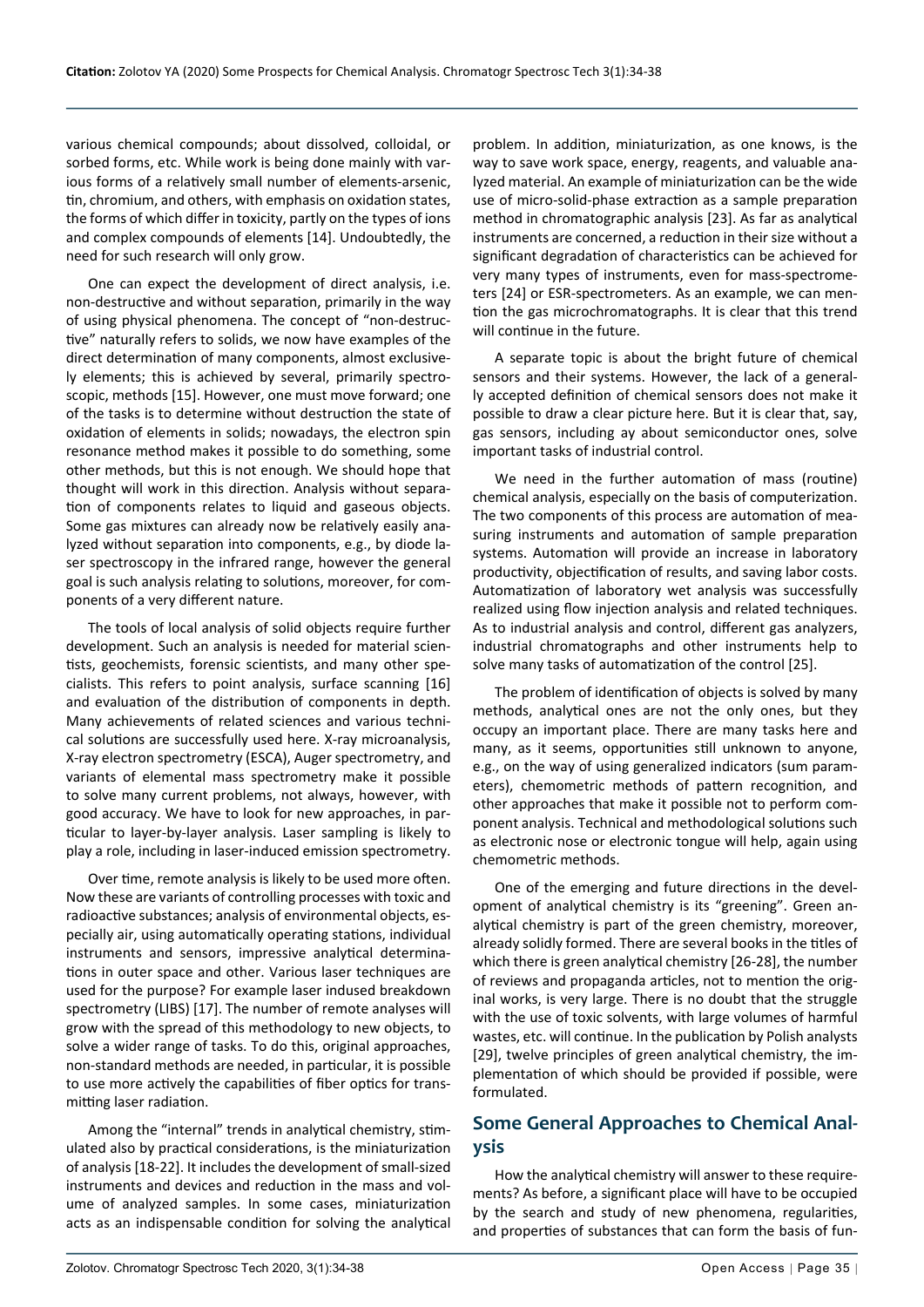damentally new methods and tools of chemical analysis, including multicomponent and highly selective. This search involves expanding the list of areas of science and technology, the achievements of which can be used; in this list there are chemistry, physics, biochemistry, mathematics, and a number of areas of technology. For example, much more can be expected from physics-diode lasers, terahertz spectrometry, holography, etc.; from expanding and strengthening the already existing segment of analytical chemistry called nanoanalytics; from introducing into practice already developed nanoanalytical methods. Success in searching a fundamentally new can and should be fertilized by the collaboration of physicists-non-analysts or materials scientists with professional analysts.

When solving practical problems, for example problems of the analysis of environmental objects, wider use of multistage analysis with screening and rejection of samples at the first stages is possible [30,31]. At minimum, this saves a lot of time, labor, and the resource of measuring equipment. The development of metrology of chemical analysis and related areas remains on the agenda. This is the development of absolute determination methods or absolute variants of methods (without calibration), and improvement of graduation systems and methods for processing analysis results, including big data. Achievements of chemometrics will be, of course, more widen used.

## **Analytical Techniques and Tools**

What specific analytical techniques will be particularly intensively developed in the coming years? One can only extrapolate today's trends; it is difficult to predict the appearance of new methods, however the search areas should be groped. Almost all current methods will be applied to one degree or another in the practice of analysis; the devil lies in this very "degree". Spectroscopic, or rather spectrometric, methods will, of course, be developed scientifically and widely applied in practice. This applies to X-ray methods, IR and Raman spectrometry, especially surface-enhanced Raman spectrometry [32], and to atomic emission analysis, despite competition from inductively coupled plasma mass spectrometry (MS-ICP), and partly to atomic absorption (AAS). In X-ray methods, the influence of the matrix composition and graduation remain the problem. Apparently, good prospects for the method with total external reflection. The use of synchrotron radiation for X-ray spectral analysis remains exotic, although a "desktop synchrotron" has been created [33].

There is no clarity with the terahertz region. In this region of the spectrum, where the lines of weak intramolecular bonds lie, it is easier to identify organic molecules with slightly different groups. This makes it possible to detect explosive and toxic substances, including in packages through which radiation passes without noticeable attenuation. However, when using this area, noticeable difficulties must be overcome. Analysts should to a greater extent turn their eyes to the radio range (NMR, ESR, and NQR). These methods have significant analytical potential; e.g., examples of the use of NMR spectrometry and especially NQR for the detection of explosives are known [34].

Atomic absorption spectrometry will be used in applied laboratories, although not as intensively as, say, in the 1980s, and the number of publications using this method as such will apparently decrease further. A renaissance is possible on the path to multi-element AAS (there is an instrument from AnalytikJena Co.). Mass spectrometry, including (and maybe especially) in combination with chromatography, will be greatly advanced both on the pages of journals and in applied laboratories. We observed a very intensive development of the method over the past decades and its widespread use both on the leading edge of science (genomics, proteomics, and other "omics"), and in the practice of analyzing complex mixtures of industrial or other origin. Speaking about significance or prospects, we clearly separate these areas-the sciences and practices of analysis: if few publications are devoted to the method, this does not mean at all that it is not important for practice. And vice versa. In the case of mass spectrometry, a high score will be set in both areas. On perspectives of mass spectrometry see in more details in [35,36].

There is practically no doubt in the happy future of modern chromatographic methods, of course, in the hybrid version, i.e. in close unity with low-selective determination methods implemented in the form of detectors. We are so accustomed to the very hybrid variant that we have already forgotten that chromatography itself is simply a separation method. Here it is necessary to make an assumption that the integration of methods and the creation of corresponding devices, i.e. the development of combined, hybrid (hyphenated) methods will occupy a significant place also in the future. Returning to chromatographic methods, constant appearance of new variants, in fact new methods, significantly expanding analytical capabilities (ion chromatography, hydrophilic, ultra-HPLC, tandem variants, new detectors, etc.) should be noted. Surely the development will continue actively.

It seems that we will see a further narrowing of the scale of practical use of electrochemical methods, despite the development of electrochemical sensors. These sensors, of course, are an interesting object of scientific research, but, it seems, are not yet very widely used in practice in spite of the development of perspective devices, for instance sweat based wearable sensors [37] and other. Research work on electrochemical methods will be, certainly, continued, and it is possible that we can expect the creation of fundamentally new electrochemical methods. Little can be said about nuclear-physical methods of analysis (radioanalytical techniques). Due to a change in society's attitude to the use of nuclear reactions, it is hardly possible to expect a return to interest in these methods in the near future, except perhaps gamma spectrometry, the study of natural radioactivity, and monitoring contaminated areas. Thermal methods of analysis are more interested in by inorganic chemists, material scientists, it is not by chance that derivatographs were used in laboratories of such specialists. Special prospects in these methods are not yet visible.

We have had tremendous success in recent decades in the field of sample preparation. Flow-injection analysis and its analogues, solid-phase extraction, numerous microvariants of liquid extraction, the use of microwave radiation, autoclaves,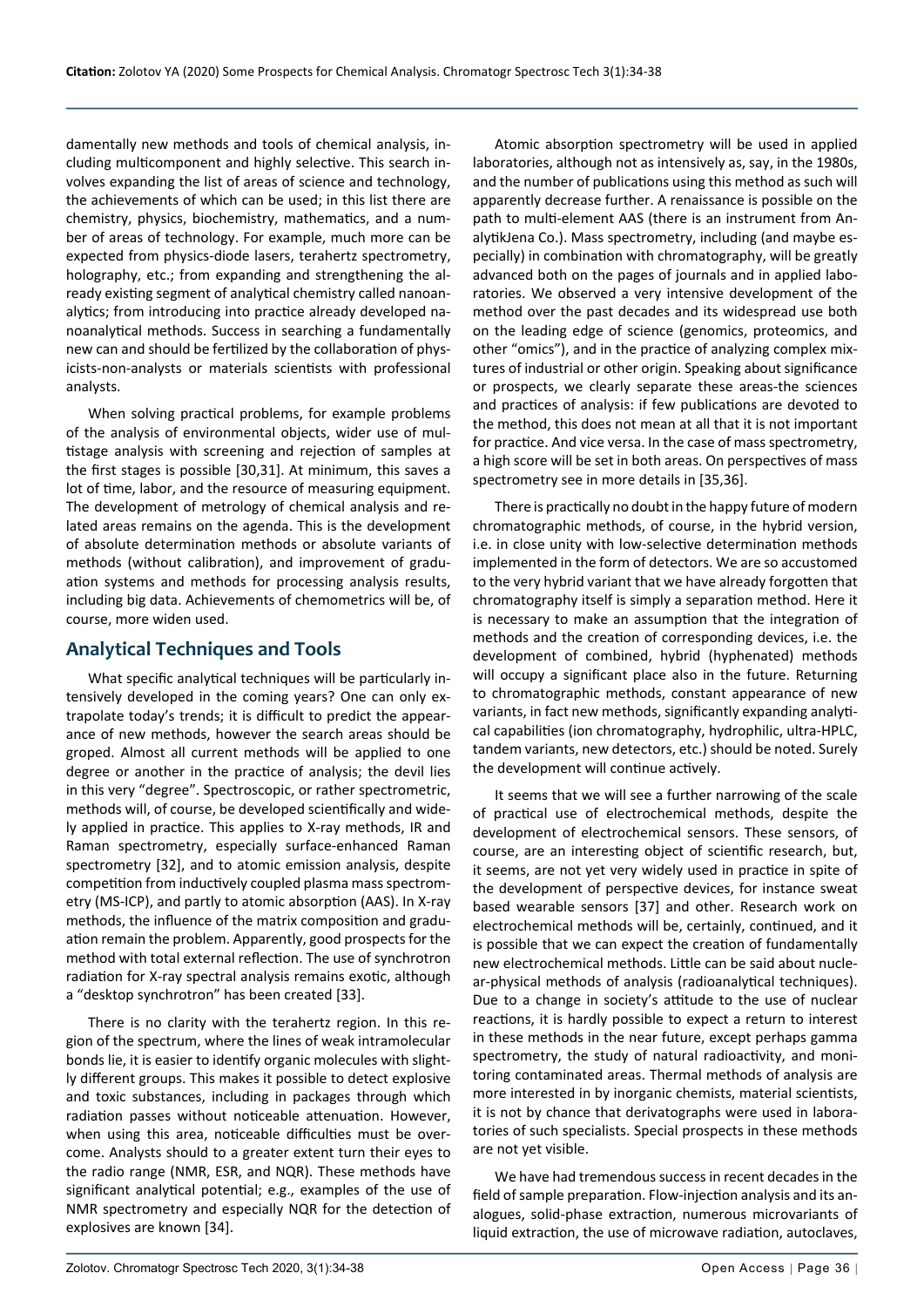etc. can be named. These successes make it possible to believe that this area will continue to develop actively, including in dynamic variants, including in the continuous version.

## **Objects of Analysis and Analytes**

Let us briefly settle on possible future priorities in the field of objects of analysis. The use of chemical analysis in medicine, primarily for the diagnosis of diseases, will be more and more significant. One of the tasks here is to find, together with medical workers, novel reliable markers of diseases in a non-invasive analysis, such as human secretions-expired air, saliva, tears, sweat, sebum and, of course, urine. A lot of research is being done in this direction; there are few reliable methods (not counting the methods of urine analysis), especially those that have been adopted into practice. There is reason to hope that diagnostic methods by the expired air will become routine in clinical practice in the future.

The analysis and control of other objects having a direct relationship to humans-food products, including drinking water, and medicines [38] are playing an increasingly important role. Of course, the analysis of well-established and very important objects-environmental objects, metals and alloys, mineral geological objects, oil, etc. will also be carried out in large-scale order. Key analytes will likely include components of biological fluids and tissues, vitamins, antibiotics, pesticides, explosives, dissolved oxygen, toxic gases, and some radioactive and toxic elements.

### **Miscellaneous**

In almost all countries there is a dense network of analytical laboratories, in which tens of thousands of people work. Many laboratories belong to state services-sanitary-hygienic, agrochemical, ecological, geological, forensic, military-chemical, and hydrometeorological services. A large number of laboratories relate to enterprises, as well as universities, research institutes, etc. In methodological plan, these laboratories are poorly integrated, especially since the community of analysts is a difficult concept. Many physicists, biochemists, engineers, and other specialists, in the course of their work, become essentially analysts, often without realizing or recognizing this. When learning to work on complex, expensive devices, it is rational to create a system of computer simulators; such attempts have already been made, but device manufacturers have so far paid little attention to the creation of corresponding programs. Finally, it is desirable to take attention to the resent interesting article by F. Adams and M. Adriaens on modern analytical chemistry and its perspectives [39].

### **References**

- 1. [Ho TD, Zhang C, Handao LW, et al. \(2014\) Ionic liquids in analyt](https://pubmed.ncbi.nlm.nih.gov/24205989/)[ical chemistry: Fundamentals, advances, and perspectives. Anal](https://pubmed.ncbi.nlm.nih.gov/24205989/)  [Chem 86: 262-265.](https://pubmed.ncbi.nlm.nih.gov/24205989/)
- 2. [McLennan F \(1995\) Process analytical chemistry. In: McLennan](https://link.springer.com/book/10.1007/978-94-011-0591-0)  [F, Kowalski BD, Process Analytical Chemistry. Springer, Heidel](https://link.springer.com/book/10.1007/978-94-011-0591-0)[berg, 1-13.](https://link.springer.com/book/10.1007/978-94-011-0591-0)
- 3. [Carey WP, Burgess LW \(1995\) Future developments of chemi](https://link.springer.com/chapter/10.1007/978-94-011-0591-0_11)[cal sensors and analyzer systems. In: McLennan F, Kowalski BD,](https://link.springer.com/chapter/10.1007/978-94-011-0591-0_11)  [Process analytical chemistry. Springer, Heidelberg, Germany,](https://link.springer.com/chapter/10.1007/978-94-011-0591-0_11)

[353-355.](https://link.springer.com/chapter/10.1007/978-94-011-0591-0_11)

- 4. [Mitra S, Brukh R \(2003\) Sample preparation: An analytical per](https://onlinelibrary.wiley.com/doi/10.1002/0471457817.ch1)[spectives. Sample preparation techniques in analytical chemis](https://onlinelibrary.wiley.com/doi/10.1002/0471457817.ch1)[try, New York, John Wiley and Sons 162.](https://onlinelibrary.wiley.com/doi/10.1002/0471457817.ch1)
- 5. [Spietelun A, Marcinkowski L, de la Guardia M \(2013\) Recent](https://pubmed.ncbi.nlm.nih.gov/24238710/)  [development and future trends in solid phase microextraction](https://pubmed.ncbi.nlm.nih.gov/24238710/)  [techniques towards green analytical chemistry. J. Chromatogr A](https://pubmed.ncbi.nlm.nih.gov/24238710/)  [1321: 1-13.](https://pubmed.ncbi.nlm.nih.gov/24238710/)
- 6. [Yamini Ya, Seidi Sh, Rezazadeh M \(2014\) Electric field-induced](https://www.sciencedirect.com/science/article/abs/pii/S0003267013015687)  [extraction and separation techniques: promising trends in ana](https://www.sciencedirect.com/science/article/abs/pii/S0003267013015687)[lytical chemistry. Anal Chim Acta 814: 1-22.](https://www.sciencedirect.com/science/article/abs/pii/S0003267013015687)
- 7. [Wu Yao, Belmonte I, Sykes KS, et al. \(2019\) Perspectives on the](https://pubmed.ncbi.nlm.nih.gov/31714748/)  [future role of aptamers in analytical chemistry. Anal Chem 91:](https://pubmed.ncbi.nlm.nih.gov/31714748/)  [15335-15344.](https://pubmed.ncbi.nlm.nih.gov/31714748/)
- 8. [Cui Li, Zhang DanDan, Zhu Yong Guan \(2019\) Perspectives on](https://pubmed.ncbi.nlm.nih.gov/31714062/)  [surface-enchanced Raman spectroscopic investigation of micro](https://pubmed.ncbi.nlm.nih.gov/31714062/)[bial wordl. Anal Chem 91: 15345-15354.](https://pubmed.ncbi.nlm.nih.gov/31714062/)
- 9. [Kulesza PJ, Cox JA \(1998\) Solid-state voltammetry-analytical](https://onlinelibrary.wiley.com/doi/abs/10.1002/%28SICI%291521-4109%28199802%2910%3A2%3C73%3A%3AAID-ELAN73%3E3.0.CO%3B2-K)  [prospects. Electroanalysis 10: 73-80.](https://onlinelibrary.wiley.com/doi/abs/10.1002/%28SICI%291521-4109%28199802%2910%3A2%3C73%3A%3AAID-ELAN73%3E3.0.CO%3B2-K)
- 10. [Giakoumaki A, Melessanaki K, Anglos D \(2007\) Laser-induced](https://pubmed.ncbi.nlm.nih.gov/17124575/)  [breakdown spectroscopy \(LIBS\) in archeological science-applica](https://pubmed.ncbi.nlm.nih.gov/17124575/)[tions and prospects. Anal Bioanal Chem 387: 749-766.](https://pubmed.ncbi.nlm.nih.gov/17124575/)
- 11. [Blasco C, Pico Y \(2009\) Prospects for combining chemical and](https://www.sciencedirect.com/science/article/abs/pii/S016599360900079X)  [biological methods for integrated environmental assessment.](https://www.sciencedirect.com/science/article/abs/pii/S016599360900079X)  [Trends Anal Chem 28: 745-757.](https://www.sciencedirect.com/science/article/abs/pii/S016599360900079X)
- 12. Zolotov Yu A (2011) On some trends. Talanta 85: 2249-2250.
- 13. Vnelaboratornii Khimicheskii Analiz (2010) Out-of-Laboratory chemical analysis. Zolotov Yu A Moscow, Nauka Publ House, 564.
- 14. [Yu Xiaoping, Liu Chenglong, Guo Yafei, et al. \(2019\) Speciation](https://pubmed.ncbi.nlm.nih.gov/30866421/)  [analysis of trace arsenic, mercury, selenium and antimony in en](https://pubmed.ncbi.nlm.nih.gov/30866421/)[vironmental and biological samples based on hyphenated tech](https://pubmed.ncbi.nlm.nih.gov/30866421/)[niques. Molecules 24: 926.](https://pubmed.ncbi.nlm.nih.gov/30866421/)
- 15. [Borgwardt TC, Wells DP \(2017\) What does non-distructive analy](https://www.cogentoa.com/article/10.1080/23312009.2017.1405767)[sis mean? Cogent Chemistry.](https://www.cogentoa.com/article/10.1080/23312009.2017.1405767)
- 16. Sykes D (2017) Surface chemical analysis. In: Kasap S, Capper P, Springer handbook of electronic and photonic materials, Springer Handbooks, Cham, Springer.
- 17. [Miziolek AW, Palleschi V, Schechter I \(2009\) Laser Induced](https://www.cambridge.org/core/books/laser-induced-breakdown-spectroscopy/357151F2D8F7F59FA63DDAF4A1D13B4A)  [Breakdown Spectroscopy. Cambridge Univ Press.](https://www.cambridge.org/core/books/laser-induced-breakdown-spectroscopy/357151F2D8F7F59FA63DDAF4A1D13B4A)
- 18. [Hussain Ch M \(2020\) Handbook on miniaturization in analytical](https://www.elsevier.com/books/handbook-on-miniaturization-in-analytical-chemistry/hussain/978-0-12-819763-9)  [chemistry. Application of Nanotechnology. Amsterdam, Elsevier](https://www.elsevier.com/books/handbook-on-miniaturization-in-analytical-chemistry/hussain/978-0-12-819763-9)  [364.](https://www.elsevier.com/books/handbook-on-miniaturization-in-analytical-chemistry/hussain/978-0-12-819763-9)
- 19. Pena Pereira F (2014) From conventional to miniaturized analytical systems. In: Miniaturization in sample preparation, 1-28.
- 20. [Rios A, Escarpa A, Simonet B \(2009\) Miniaturization of analytical](http://c3162802.workcast.net/10211_Miniaturization_in_Analytical_Chemistry_2011106145239.pdf)  [chemistry. New York, John Wiley and Sons.](http://c3162802.workcast.net/10211_Miniaturization_in_Analytical_Chemistry_2011106145239.pdf)
- 21. [Janasek D, Franzke J, Manz A \(2006\) Scaling and the design of](https://pubmed.ncbi.nlm.nih.gov/16871204/)  [miniaturized chemical-analysis systems. Nature 442: 374-380.](https://pubmed.ncbi.nlm.nih.gov/16871204/)
- 22. [Vysetti B \(2016\) Current advances in the miniaturization of](https://www.spectroscopyonline.com/view/current-advances-miniaturization-analytical-instruments-applications-cosmochemistry-geochemistry-exp)  [chemical instruments-Application in cosmochemistry, geochem](https://www.spectroscopyonline.com/view/current-advances-miniaturization-analytical-instruments-applications-cosmochemistry-geochemistry-exp)[istry, exploration and environmental sciences. Spectroscopy 31:](https://www.spectroscopyonline.com/view/current-advances-miniaturization-analytical-instruments-applications-cosmochemistry-geochemistry-exp)  [40-44.](https://www.spectroscopyonline.com/view/current-advances-miniaturization-analytical-instruments-applications-cosmochemistry-geochemistry-exp)
- 23. Pawliszyn Ja (2002) Solid phase microextraction. In: Pawliszyn Ja, Sampling and Sample Preparation for Field and Laboratory, Amsterdam, Elsevier 389-477.